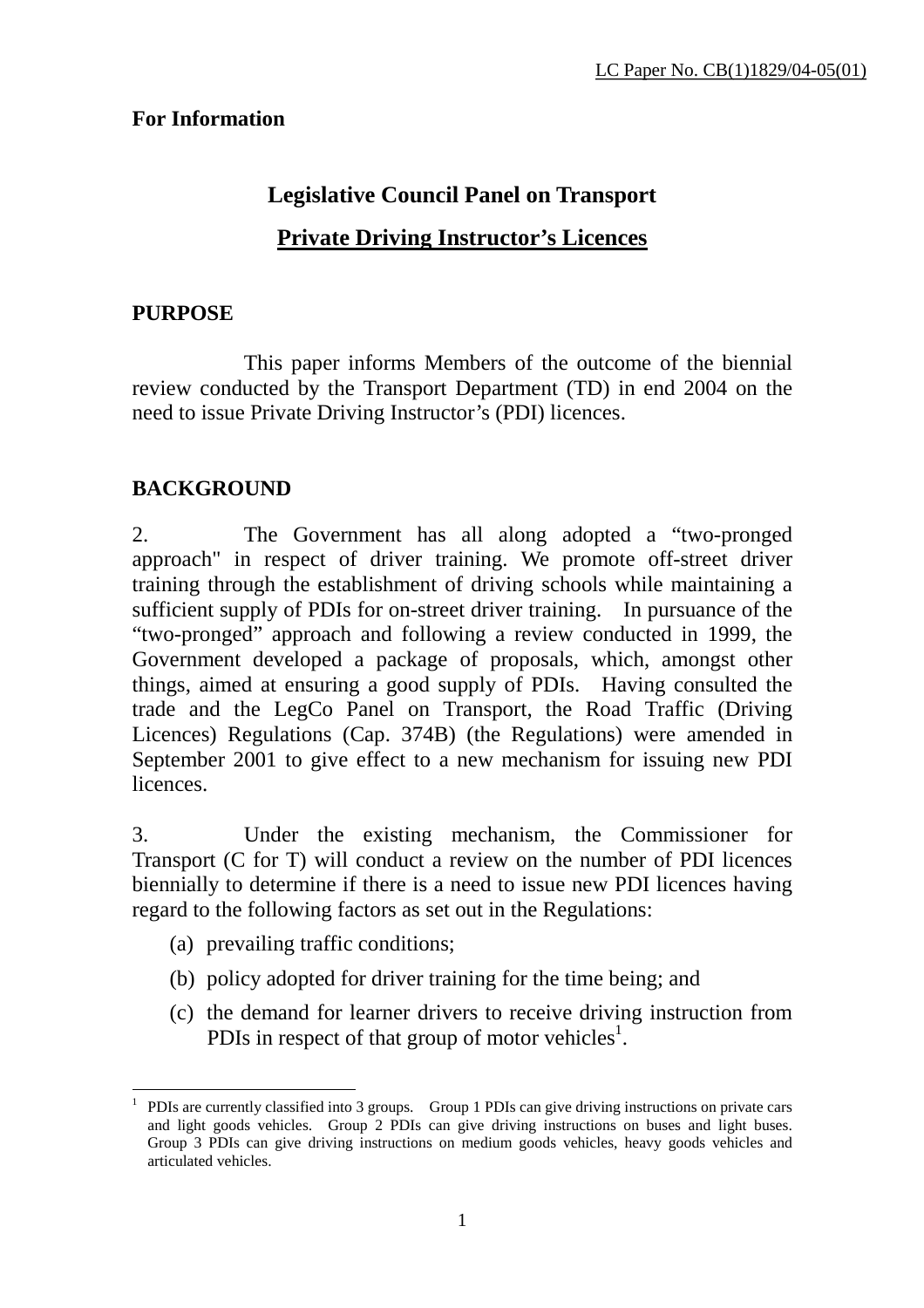4. We also agreed with the LegCo Panel on Transport and the trade that the number of valid PDI licences for the three groups of motor vehicles at the time (1050 for Group 1 (private car and light goods vehicle); 130 for Group 2 (buses and light buses); 230 for Group 3 (medium goods vehicles, heavy goods vehicles and articulated vehicles)) should be regarded as benchmarks. The trigger point for C for T to consider issuing new PDI licences for that group is when the number of valid licences falls below the benchmark by 10%. The number of new licences to be issued will be set at such a level that the total number of valid licences will not exceed the benchmark. As the number of valid licences fluctuates, the average number of valid licences for the period of six months prior to the review will be used for the purpose of comparison.

5. A review was conducted by TD in 2002, following which, 173 new Group 1 PDI licences were issued.

### **THE 2004 REVIEW**

6. TD has recently conducted another round of review on the number of valid PDI licences for each of the three groups of motor vehicles. As shown in **Annex A**, the number of Group 1 PDI licences in 2004 has dropped by some 16% from the number in 1999, Group 2 PDI licences by 19% and Group 3 PDI licences by 12%. The trigger points for issue of new PDI licences have been reached. However, in deciding whether there is a need for new PDI licences, C for T has to first consider the demand for learner drivers to receive driver training.

7. As each learner driver has to buy a test form for each driving test attempt, the number of test forms sold is the indicator of the market demand for driver training. As shown in **Annex B**, there has been a significant drop in the number of test forms sold over the past four years. In fact, the decrease in the demand for driver training is larger than that in the number of valid PDI licences. As a result, the "PDI licences to test form ratio", which indicates the ratio between supply of and demand for driver training drops from 1:108 in 1999 to 1:105 in 2004 for Group 1, from 1:87 to 1:79 for Group 2, and from 1:52 to 1:48 for Group 3.

8. The ratios show that the balance between supply of and demand for PDIs has tilted in favour of the former. Suffice it to add that there is sufficient number of PDIs to meet the demand for driver training. C for T therefore considers it not necessary to issue any new PDI licences.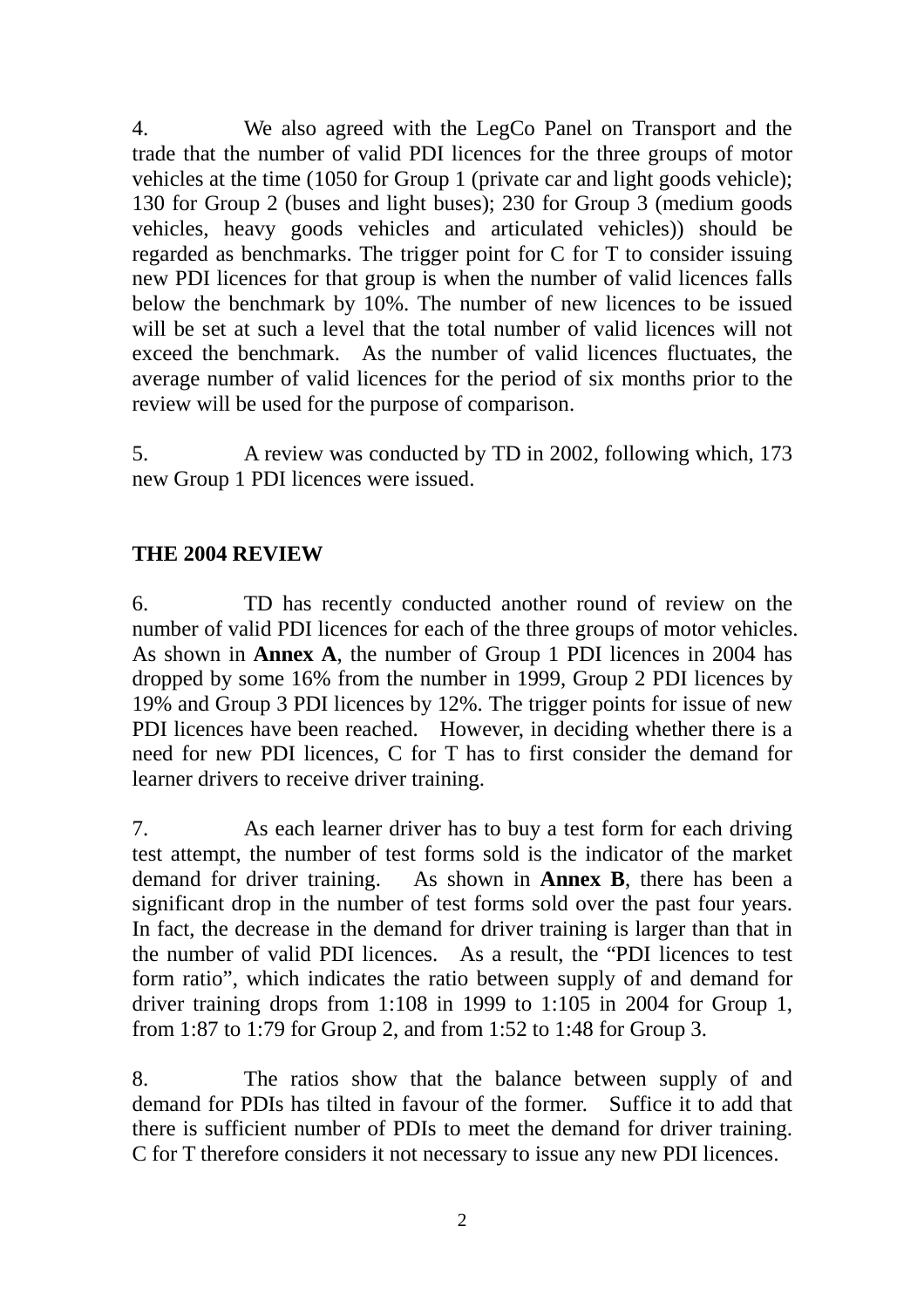#### **INFORMATION**

9. This paper is issued for Members' information.

**Environment, Transport and Works Bureau June 2005**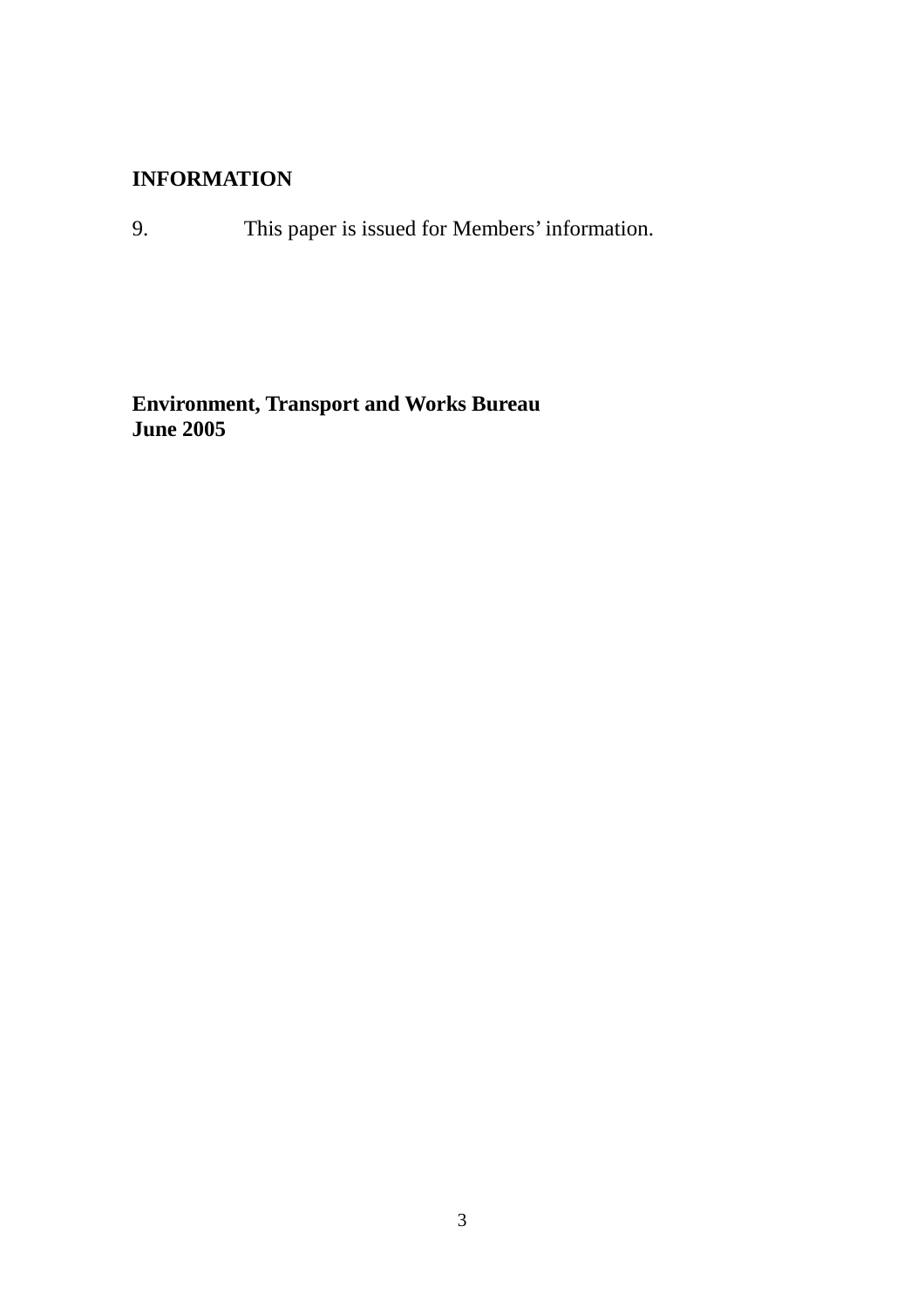#### **Annex A**

## **Comparison of Number of PDI licences in 1999 and 2004**

| <b>PDI</b><br>Group | (A)<br><b>Benchmark</b><br>(As at 1 Nov 99) | <b>(B)</b><br>Average number of<br><b>PDI</b> licences in 2004<br>$(\text{July} - \text{Dec})$ | <b>Difference</b><br>$(B)-(A)$ |  |
|---------------------|---------------------------------------------|------------------------------------------------------------------------------------------------|--------------------------------|--|
|                     | 1 0 5 0                                     | 887                                                                                            | $163(-16%)$                    |  |
| $\overline{2}$      | 130                                         | 106                                                                                            | $24(-19%)$                     |  |
| 3                   | 230                                         | 203                                                                                            | $27(-12\%)$                    |  |